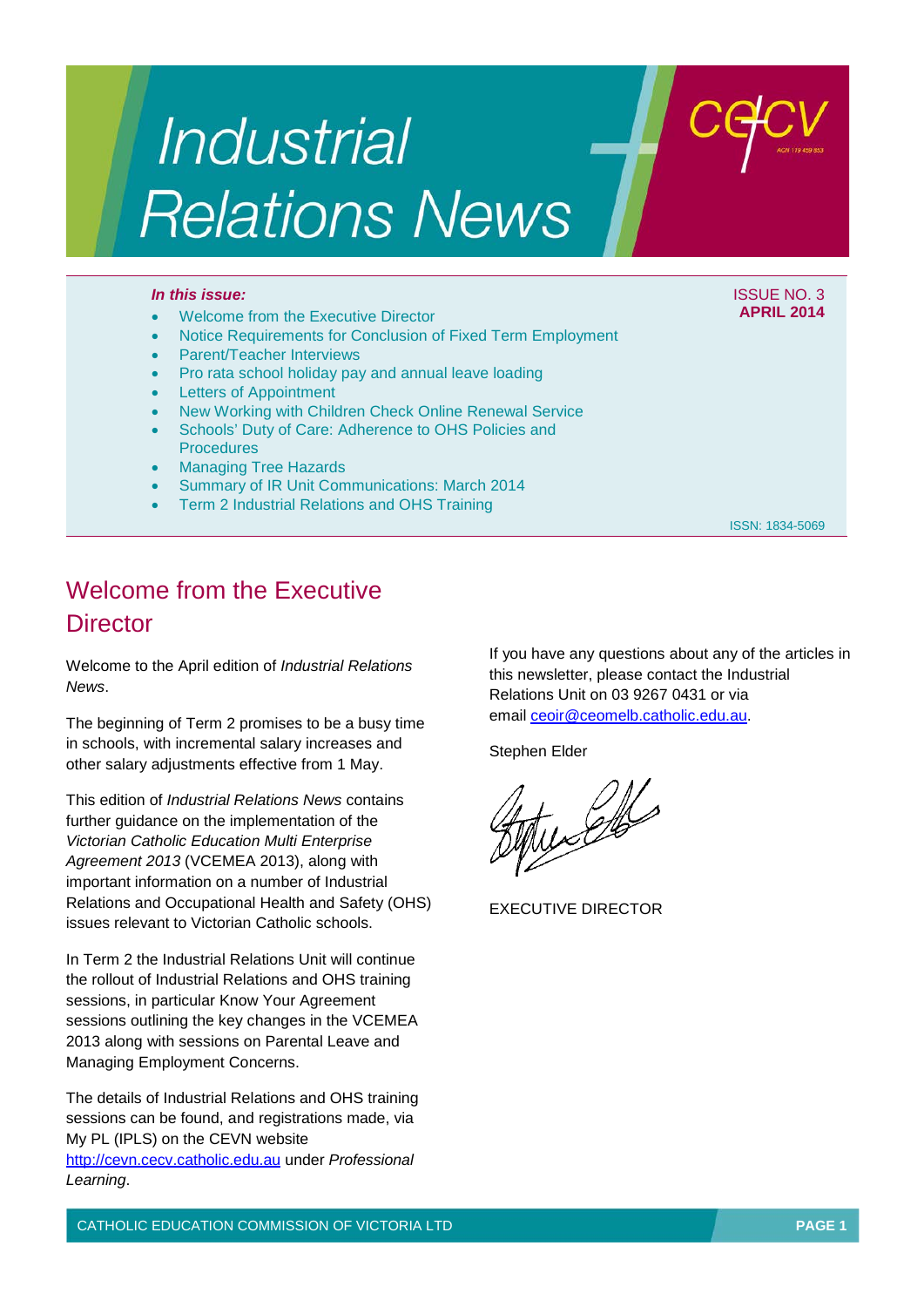

# Notice Requirements for Conclusion of Fixed Term Employment

Schools are required to give fixed term employees written notice of termination of their employment.

Clause 11.2(a) of the VCEMEA 2013 states:

*An employee engaged for a specified period of time who will not be immediately re-employed or whose employment will not be extended shall, not less than seven weeks prior to the conclusion of the specified period, be issued with a letter advising them that their employment is terminating. In the event that the Employer fails to issue the letter, the Employee will be paid an amount equal to their ordinary wages for any part of the seven weeks' notice not provided.*

Accordingly, where a fixed term employee's engagement will not be extended and the employee will not be offered further employment at the school after the end date of their current fixed term engagement, the employer must issue the employee with a letter providing at least seven weeks notice of this occurring.

If the school fails to issue the letter with at least seven weeks' notice of the end date of the employee's engagement, then the employee must be paid an amount equivalent to the period of the notice not provided.

For example, if the letter was not issued until four weeks prior to the end date of employment, then an additional three weeks ordinary wages must be paid to the employee at the conclusion of the employment period.

To assist schools to comply with this provision, a [template notice letter](http://web.cecv.catholic.edu.au/vcsa/lettersofappointment/instructions.html) is now available on the CECV website [www.cecv.catholic.edu.au](http://www.cecv.catholic.edu.au/) under *Industrial Relations* / *Template Letters* / *Letters of Appointment* for each classification of employee.

## Parent/Teacher Interviews

#### *Part time teachers*

Principals should be familiar with the requirements and entitlements of part time teachers for attendance at parent/teacher interviews as provided in clause 55.2 of the VCEMEA 2013.

All teachers are expected to attend Parent/Teacher interviews for their students pursuant to the [Proficient](http://www.vit.vic.edu.au/SiteCollectionDocuments/PDF/Australian_Standards_poster_A3_colour.pdf)  [Teacher Standards](http://www.vit.vic.edu.au/SiteCollectionDocuments/PDF/Australian_Standards_poster_A3_colour.pdf) and specifically Standard 5.2: Report on Student Achievement, which requires teachers to 'report clearly, accurately and respectfully to students *and parents/carers* about student achievement making use of accurate and reliable records' [emphasis added].

If the Parent/Teacher interviews are conducted during scheduled class time for which the part time teacher is not normally required to attend, then the part time teacher is entitled to payment for additional hours (clauses 55.2(d) and (e) of the VCEMEA).

For example, a part time teacher who usually has scheduled class time in the morning only, would be entitled to receive payment where they are required to attend school for Parent/Teacher interviews conducted during the afternoon (when scheduled classes would normally take place).

However, if Parent/Teacher interviews occur or continue after scheduled class time (e.g. 3.45 pm – 6.00 pm) and teachers are required to attend, then that attendance is part of the normal professional expectations for the teacher. Consequently there is no entitlement to any additional payment.

The table attached to this newsletter provides additional guidance.

#### *Consultation Requirements*

Principals should also specifically consult part time teachers regarding arrangements for their attendance at Parent/Teacher meetings: see clause 55.2(c) of the VCEMEA 2013.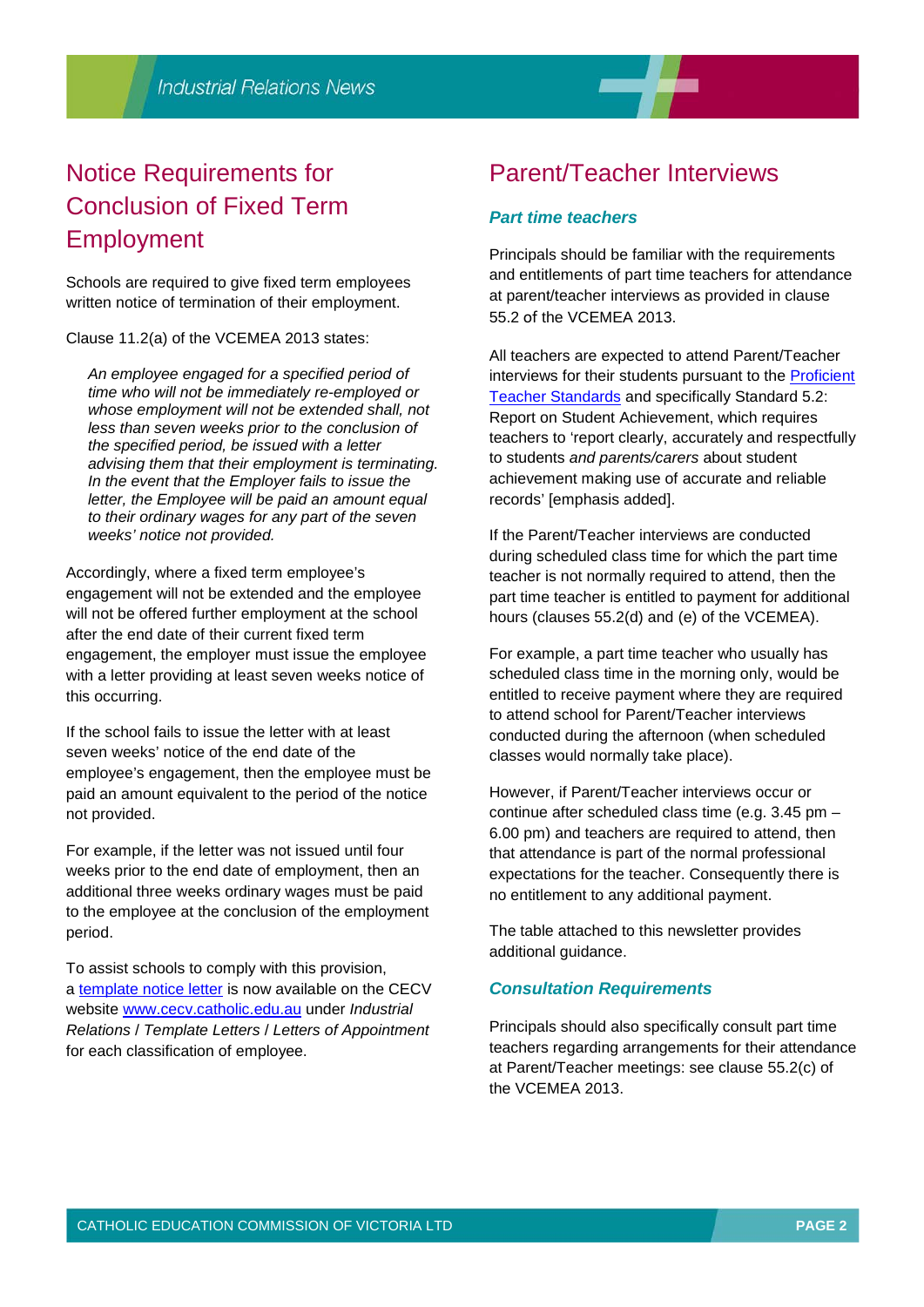#### *Education Support Employees*

An education support employee may be directed to attend Parent/Teacher interviews (clause 65.1(b)).

If the education support employee works in excess of their weekly hours as a result of attending parent– teacher nights (or for any other reason), they may elect to either take time off in lieu with the agreement of the employer or be paid a loading of 33.3 per cent on their normal hourly rate for the excess hours (clause 65.5).

## Pro rata school holiday pay and annual leave loading

#### The VCEMEA 2013 *[Implementation Guide for](http://web.cecv.catholic.edu.au/vcsa/Implementation_Guidelines/implementation_guides.htm)*

*[Schools](http://web.cecv.catholic.edu.au/vcsa/Implementation_Guidelines/implementation_guides.htm)* [Part 5](http://web.cecv.catholic.edu.au/vcsa/Implementation_Guidelines/Part_5.pdf) is now available on the CECV website under *Industrial Relations*. It includes guidelines for the calculation of pro rata school holiday pay and annual leave loading.

From the start of the 2014 school year, new provisions for the calculation of pro rata school holiday pay apply and it is important that all principals, business managers and school administration officers understand how to implement the changes. Part 5 of the VCEMEA 2013 *Implementation Guide* details the rules and formula for the calculation of pro rata school holiday pay.

There are no changes for Category A and Category C employees.

## Letters of appointment

The template letters of appointment have been updated and are available from the CECV website under *Industrial Relations* / *Template Letters*. To ensure that the latest versions of the letters are used, please download the appropriate template each time it is necessary to issue a letter of appointment.

It is not necessary to issue new letters of appointment to all staff simply as a result of the implementation of the VCEMEA 2013.

It is recognised that it may be necessary to address issues in relation to previous letters of appointment. In these circumstances, please contact the Industrial Relations Unit on 03 9267 0431 for further advice.

## New Working with Children Check Online Renewal Service

Previously, Working With Children (WWC) cardholders were only able to renew their WWC Check by attending a nominated Australia Post outlet. WWC cardholders are now able to renew their WWC Check online, by logging on to [MyCheck](https://online.justice.vic.gov.au/wwccu/login.doj?next=mycheck) on the WWC website (first-time users will need to register).

If cardholders apply for an Employee Check, they may pay the (non-refundable) \$102.70 fee by credit card.

All cardholders will be notified 28 days before the expiry of their WWC check. It is therefore important for cardholders to keep their contact details up to date.

By advising employees of the new online renewal service, schools minimise the risk of employees failing to renew their WWC Check.

An FAQ guide is also available on the [WWC Check](http://www.workingwithchildren.vic.gov.au/utility/home/)  [website](http://www.workingwithchildren.vic.gov.au/utility/home/) or employees can call the WWC Check Customer Support Line on 1300 652 879 between 8.30 am – 5.00 pm weekdays (excluding public holidays).

A reminder that the [January 2014 IR Newsletter](http://web.cecv.catholic.edu.au/vcsa/newsletters/IR%20News,%20No.%201,%20Jan%202014.pdf) details the requirements in relation to teacher registration and Working With Children Checks. Clause 14 of the VCEMEA 2013 details the standdown procedures in relation to staff without Working With Children Checks (or other appropriate registration).

Template letters in relation to these procedures are available on the CECV website under *Industrial Relations* / *Template Letters*.

# Schools' Duty of Care: Adherence to OHS Policies and **Procedures**

Schools are advised to ensure that their OHS policies and procedures are up to date and compliant with the *Occupational Health & Safety Act 2004* (Vic) (the Act).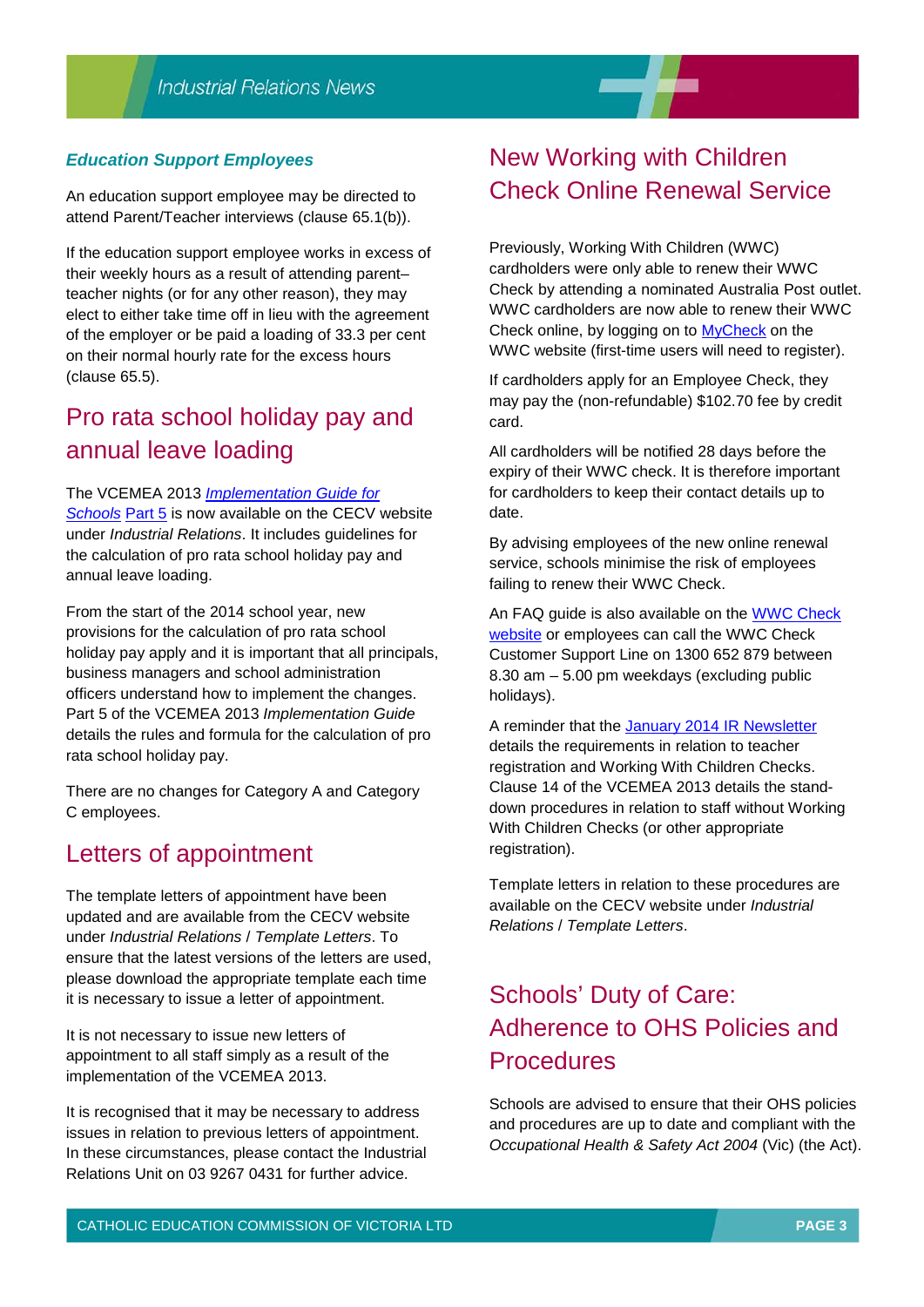## **Industrial Relations News**

This is particularly pertinent in light of recent Supreme Court action by a former science teacher at a secondary school who recently brought a claim for damages against the State of Victoria for \$850,000 for debilitating injuries allegedly suffered at her workplace that arose from the State allegedly breaching its duty of care.

The teacher claimed that she could no longer work because she suffered constant neck pain and dizzy spells from years of using a 1950s-style vertical sliding blackboard with sticking panels that weighed 30–60kg.

Giving evidence, the teacher told the jury that, since 2004, she had made numerous complaints to school officials, including the principal, who failed to act.

The teacher claimed her injuries eventually left her unable to stand up, necessitating significant surgery in 2009 that helped manage but did not eliminate the pain.

The matter was eventually settled out of court for an undisclosed sum.

This matter highlights the importance of schools investigating and acting appropriately (and promptly) upon OHS issues identified by employees, contractors and other persons, including volunteers and visitors to the workplace, so as to discharge their responsibilities under sections 21–23 of the Act.

Schools should resolve any health and safety issues (such as the one alleged by the science teacher) in accordance with the relevant agreed procedure or, if there is no such procedure, the relevant procedure prescribed by Part 2.2 of the *[Occupational Health](http://www.legislation.vic.gov.au/domino/Web_Notes/LDMS/LTObject_Store/LTObjSt7.nsf/DDE300B846EED9C7CA257616000A3571/F461BE31666C91B0CA257B420003033D/$FILE/07-54sr010bookmarked.pdf)  [and Safety Regulations 2007 \(Vic\)](http://www.legislation.vic.gov.au/domino/Web_Notes/LDMS/LTObject_Store/LTObjSt7.nsf/DDE300B846EED9C7CA257616000A3571/F461BE31666C91B0CA257B420003033D/$FILE/07-54sr010bookmarked.pdf)*.

It should be noted that if an OHS issue is not resolved between a school and its employee/s within a reasonable time, any of the parties involved may ask WorkSafe to arrange for an inspector to attend at the workplace to enquire into the issue.

## Managing Tree Hazards

In recent months a number of serious injuries have resulted from ageing trees shedding limbs and striking people in the immediate vicinity.

These incidents reinforce the need for schools to conduct a review of existing practices regarding the management of trees on school properties, consistent with the advice of tree management experts and qualified arborists to minimise risks associated with ageing trees as much as reasonably practicable.

A grade four student was killed in Sydney in February this year by a falling branch from a large, mature gum tree in a primary school playground. The branch also injured two other young students and a Grade 2 teacher.

In a separate incident, also in February this year, at a Catholic school in Melbourne, a teacher sustained a head injury when struck by a falling tree branch whilst supervising in the school's playground.

Principals have a duty of care to ensure a safe environment – including school grounds, buildings, structures, and amenities including trees – for those who attend the workplace such as employees, contractors, students, volunteers and visitors.

All trees on school grounds should be individually assessed to identify their structural integrity and to assist schools in the maintenance or removal of trees.

A qualified arborist must be engaged to undertake this specialist activity.

Post-assessment, schools should consider these follow-up steps:

- Documenting findings and related guidance on a tree asset register/inventory/safety action plan for the school.
- Drafting a site plan identifying the location of school trees to monitor risk priorities.

The arborist may also advise a school to remove a suspect tree for safety reasons. If so, the following steps should be taken:

The tree in question should immediately be identified as a hazard with the use of warning signage and a safety tree alert.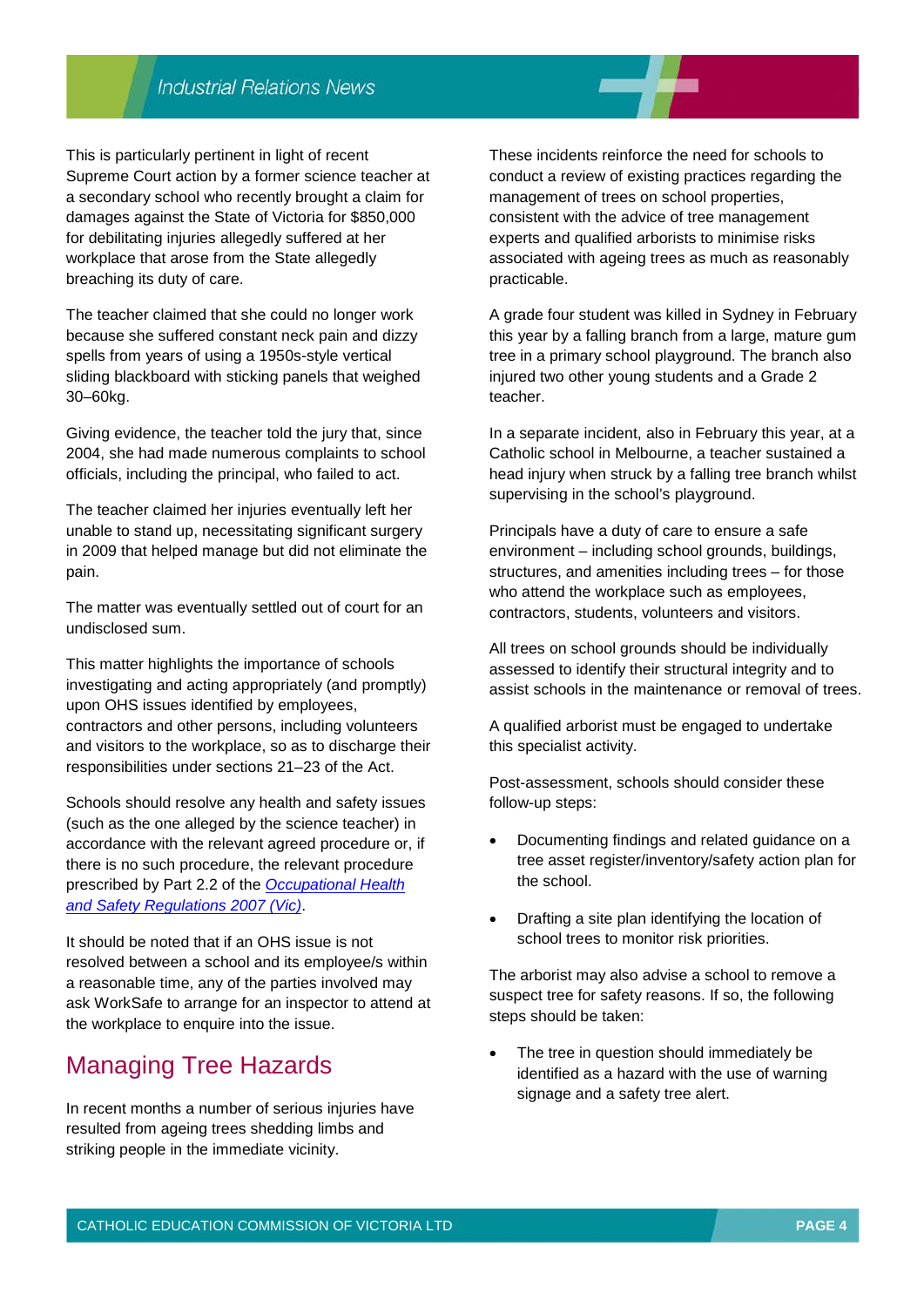- An email along with an alert in the school newsletter should be circulated to staff and parents, with advice to keep a reasonable distance from the suspect tree.
- Schools need to ensure that the suspect tree is removed promptly in a safe manner, ideally during non-school hours and in consultation with the local council/municipality.
- Neighbours should be advised of the works to be undertaken given the noise levels that may be generated during the course of the removal process.
- A combination of safety signage and temporary fencing or, alternatively, witches' hats and safety bunting should be erected around the tree removal work area by qualified arborist contractors to alert those in the vicinity of the tree hazard and the potential risk to their personal safety and property.
- The contractors engaged to undertake the tree removal process should provide the principal with a site-specific Job Safety Analysis (JSA) or Safe Work Method Statement (SWMS) which clearly documents the safe system of work to which they intend to adhere in safely removing the tree from the workplace. The document should be signed by the contractor and issued to the school Principal prior to commencement of the task.

## Summary of IR Unit Communications: March 2014

The following is a summary of the IR Unit and OHS communications to schools for March 2014:

- VCEMEA 2013 Implementation Circular 14 March 2014: Part 4: [Guidelines for Salary](http://web.cecv.catholic.edu.au/vcsa/Implementation_Guidelines/Part_4.pdf) **[Progression](http://web.cecv.catholic.edu.au/vcsa/Implementation_Guidelines/Part_4.pdf)**
- VCEMEA 2013 Implementation Circular 28 March 2014: Part 5: [Guidelines for calculation of](http://web.cecv.catholic.edu.au/vcsa/Implementation_Guidelines/Part_5.pdf) [pro-rata school pay and annual leave loading](http://web.cecv.catholic.edu.au/vcsa/Implementation_Guidelines/Part_5.pdf)
- VCEMEA 2013 [Implementation March Update](http://web.cecv.catholic.edu.au/frameset.htm?page=industrial)

# Term 2 Industrial Relations and OHS Training

Schools are reminded that the Industrial Relations Unit is offering training for school staff in 2014 and registrations can be made via My PL (IPLS) on the CEVN website.

The Industrial Relations and Occupational Health and Safety professional learning training sessions for Term 2 are listed below:

| <b>Training Session</b>                                            | Date         |
|--------------------------------------------------------------------|--------------|
| OHS Hazard and Incident<br>Management                              | 1 May 2014   |
| <b>Return to Work Coordinator</b><br>Training                      | 6-7 May 2014 |
| OHS for School Leaders (Day 1)                                     | 13 May 2014  |
| OHS for School Leaders (Day 2)                                     | 14 May 2014  |
| Know Your Agreement for<br><b>Education Support</b>                | 22 May 2014  |
| Know Your Agreement for<br>Principals                              | 22 May 2014  |
| <b>Managing Employment Concerns</b><br>for Principals (2 sessions) | 28 May 2014  |
| <b>OHS Hazard and Incident</b><br>Management                       | 16 June 2014 |

*†*